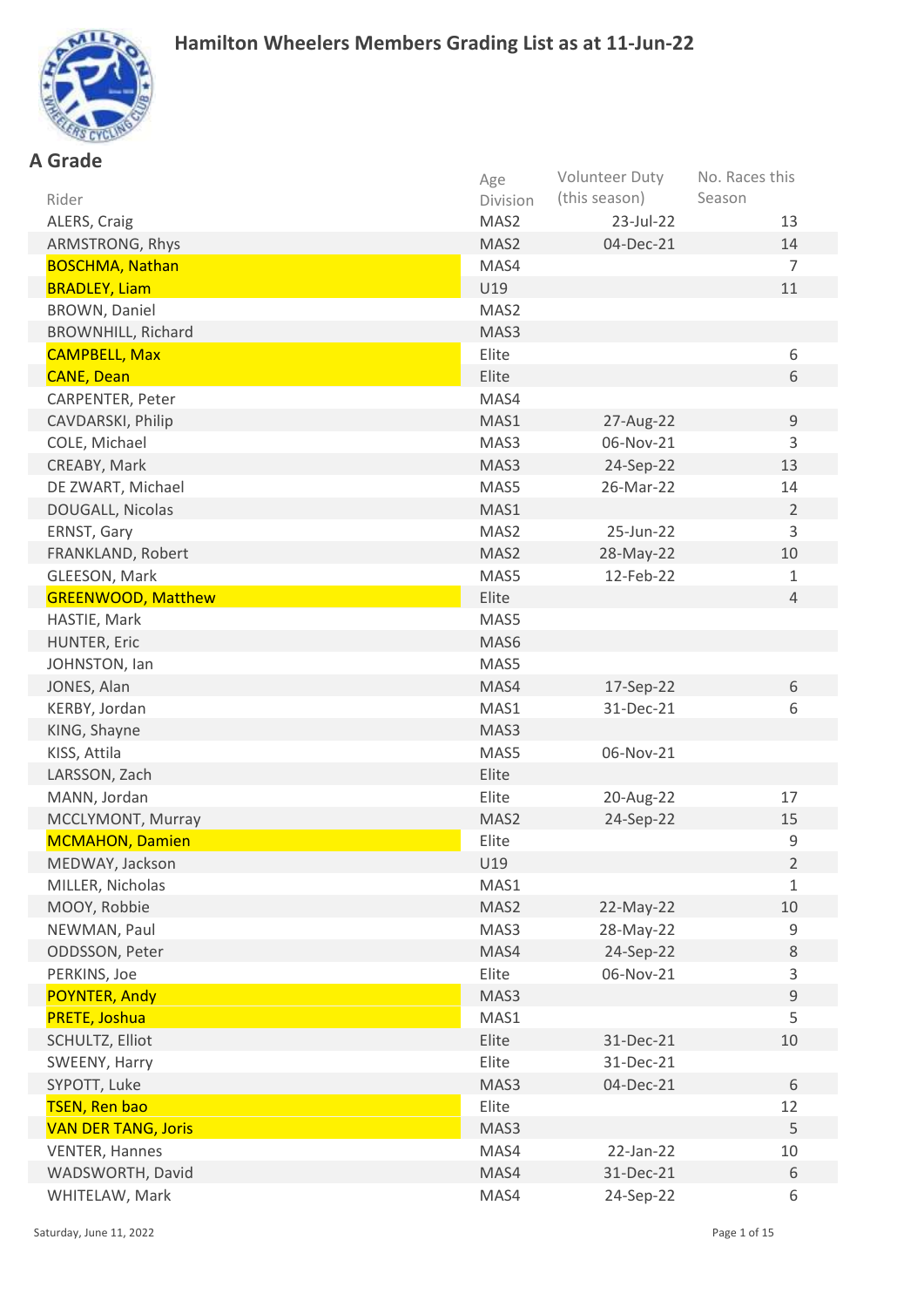### **A Grade**

|                  | Age              | <b>Volunteer Duty</b> | No. Races this |
|------------------|------------------|-----------------------|----------------|
| Rider            | <b>Division</b>  | (this season)         | Season         |
| WILLIAMS, Justin | MAS <sub>3</sub> |                       |                |
| WILSON, Daniel   | MAS <sub>2</sub> | 11-Dec-21             | 13             |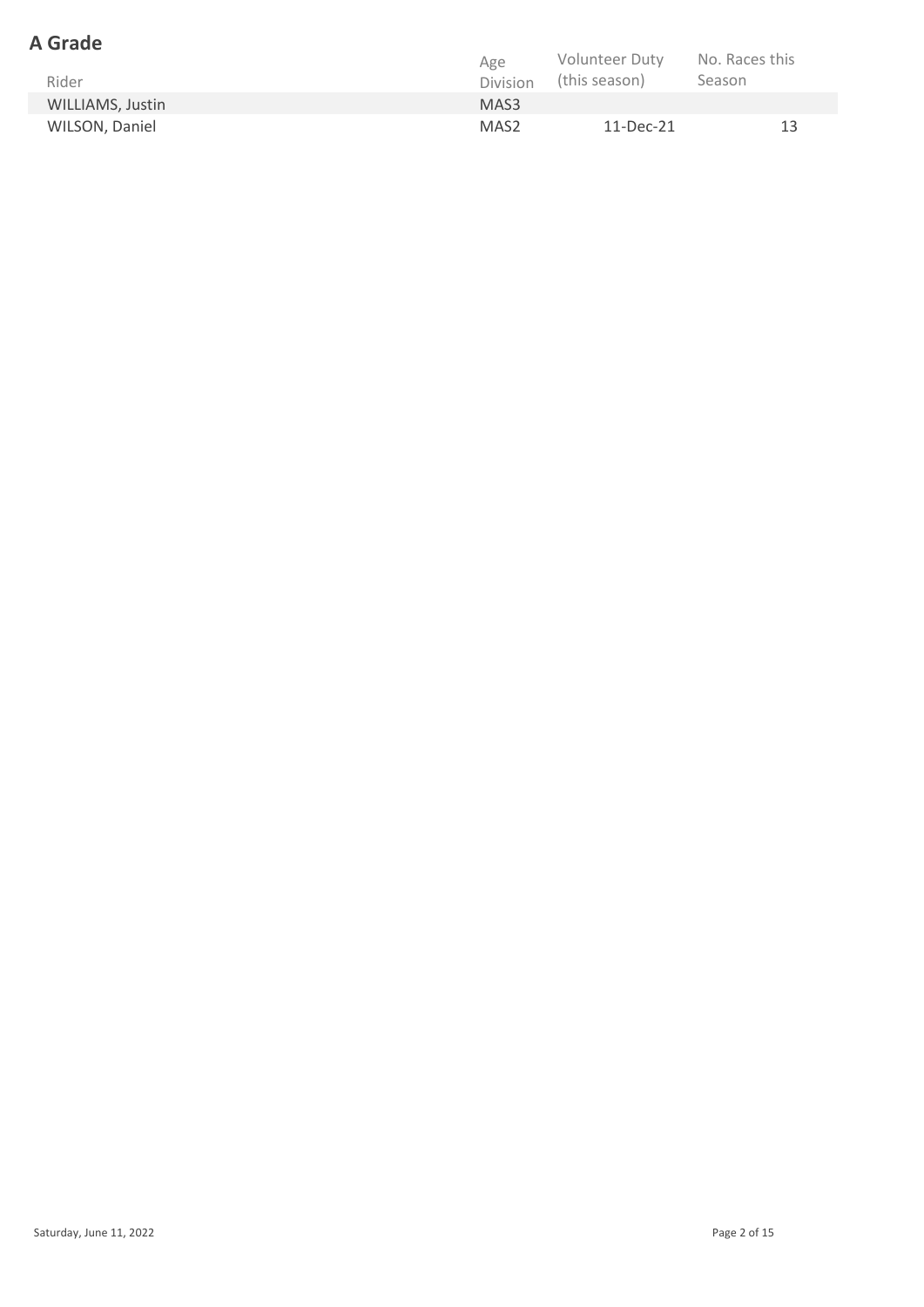| <b>B</b> Grade            |          |                |                |
|---------------------------|----------|----------------|----------------|
|                           | Age      | Volunteer Duty | No. Races this |
| Rider                     | Division | (this season)  | Season         |
| ABAD, Brynley             | MAS5     | 17-Sep-22      | 12             |
| AGNEW, Milan              | Elite    |                | $\overline{3}$ |
| ARCHER, Michael           | MAS6     | 12-Feb-22      | 4              |
| AUCKENTHALER, Klaus       | MAS5     | 05-Feb-22      |                |
| <b>BACKHOUSE, Gillian</b> | MAS1     |                |                |
| <b>BARNES, Adam</b>       | MAS3     | 04-Jun-22      |                |
| <b>BARR, Scott</b>        | MAS6     |                |                |
| <b>BOND, Mitchell</b>     | MAS2     | 04-Dec-21      | 3              |
| <b>BOWES, James</b>       | Elite    |                | $\overline{2}$ |
| <b>BRADLEY, Luke</b>      | U17      |                | 13             |
| <b>BURTON, Scott</b>      | MAS4     |                | 6              |
| CAMPBELL, Nathan          | MAS3     |                | $\overline{2}$ |
| CANE, Mark                | MAS5     | $01$ -May-22   | 14             |
| CHUGG, Jordan             | Elite    |                | 2              |
| COLLINS, Robert           | MAS4     | 27-Nov-21      | $\overline{7}$ |
| COPE, Dylan               | Elite    |                |                |
| CORBETT, Brett            | MAS2     |                |                |
| COWIE, Brendan            | MAS3     | 06-Aug-22      | $\overline{3}$ |
| <b>CRAWFORD, Nathan</b>   | Elite    |                | 4              |
| CROFT, Ryan               | Elite    |                | $\overline{2}$ |
| CROONEN, Mark             | MAS5     |                | $\mathbf{1}$   |
| DEVANTIER, Sheldon        | MAS4     | $01$ -May-22   | 13             |
| DOUGLAS, Alastair         | MAS4     | 24-Sep-22      | $\mathbf{1}$   |
| DUTTON, Brad              | MAS6     | 05-Mar-22      | 10             |
| <b>DUTTON, Kurt</b>       | MAS4     |                | 6              |
| FARRELL, Liam             | Elite    | 29-Jan-22      | 11             |
| FORDE, Gerry              | MAS5     | 27-Nov-21      | 2              |
| <b>GIBSON, Daniel</b>     | MAS1     |                | 5              |
| GRASSO, Daniel            | MAS1     | 05-Mar-22      | 16             |
| HAYTER, Michael           | MAS3     | 27-Aug-22      | 8              |
| HILL, Richelle            | Elite    |                |                |
| HILMER, Mark              | MAS3     |                |                |
| JACKSON, James            | MAS4     | 11-Dec-21      | 5              |
| JAMES, Nick               | MAS6     | 07-May-22      | $\overline{4}$ |
| JAMES, Oliver             | MAS3     |                |                |
| JEFFRIES, Max             | MAS2     |                |                |
| KELLY, Adrian             | MAS1     | 05-Mar-22      | 14             |
| KELLY, Peter              | MAS5     | 09-Apr-22      | 13             |
|                           | MAS3     |                |                |
| KROYHERR, Jani            | MAS3     | 05-Feb-22      | $\overline{4}$ |
| LANG, Alistair            | U17      | 23-Jul-22      | 3              |
| LANG, Ethan               |          |                | $\mathsf g$    |
| LIDDELL, Sam              | MAS1     | 04-Jun-22      |                |
| LYNCH, David              | MAS6     |                | $\mathbf{1}$   |
| <b>MAHONEY, Jeremy</b>    | MAS2     |                | $8\,$          |
| <b>MALOWIECKI, Sophie</b> | Elite    |                | $\overline{4}$ |
| MASTERS, Joey             | U19      |                | $\mathbf{1}$   |
| MCNULTY, Jason            | MAS4     |                | $1\,$          |
| MUNRO, Steve              | MAS6     | 09-Apr-22      | 4              |
| MURPHY, Jim               | MAS6     | 02-Apr-22      | $\overline{7}$ |
| NELSON, Ben               | MAS2     | 26-Mar-22      | 14             |
| PEACOCK, Barry            | MAS5     | $11$ -Jun-22   | $\overline{2}$ |
| Saturday, June 11, 2022   |          |                | Page 3 of 15   |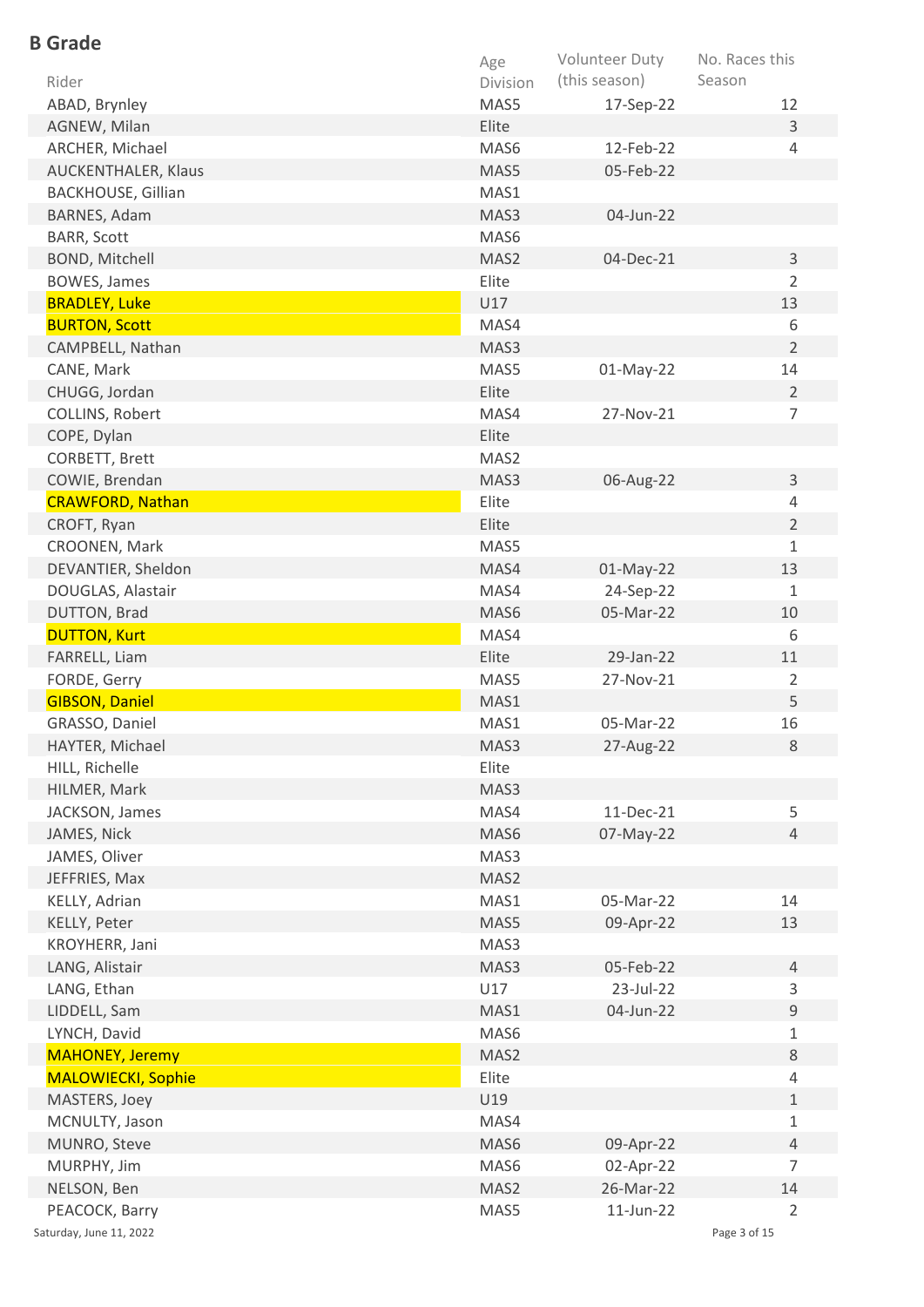| <b>B</b> Grade       |                  |                |                |
|----------------------|------------------|----------------|----------------|
|                      | Age              | Volunteer Duty | No. Races this |
| Rider                | Division         | (this season)  | Season         |
| PETTEGREE, Julian    | MAS <sub>6</sub> |                |                |
| PHAM, Khanh          | MAS5             |                |                |
| PHILLIPS, Reuben     | MAS2             |                |                |
| PODLICH, Justin      | Elite            | $22$ -Jan-22   |                |
| PRENZLER, Elwyn      | MAS3             | 11-Jun-22      | 8              |
| REDDACLIFF, Gary     | MAS7             |                | $\overline{2}$ |
| ROBINSON, Adam       | MAS6             | 01-May-22      | 3              |
| ROEST, David         | MAS5             | 17-Sep-22      | 3              |
| ROWAN, Grant         | MAS5             | 26-Mar-22      | 6              |
| SCHOEMAN, Riaan      | MAS1             |                | 3              |
| SKINNER, Joshua      | MAS4             |                |                |
| TANNER, Rod          | MAS5             | 09-Jul-22      |                |
| VAN DRIEL, Erik      | MAS7             |                |                |
| VARGAS, Alonso       | MAS4             |                | $\overline{2}$ |
| VENZKE, Luke         | MAS4             | 25-Jun-22      | 5              |
| VLOEDMANS, Anthony   | MAS2             | 16-Jul-22      | 3              |
| <b>WALDON, Wayde</b> | MAS3             |                | 6              |
| WEATHERLEY, Allan    | MAS5             | 23-Jul-22      | 12             |
| WHITE, Darrin        | MAS4             | 10-Sep-22      | $\overline{4}$ |
| WIGHT, Jordan        | U19              |                |                |
| <b>WILCOX, Ben</b>   | Elite            |                | 12             |
| WILLETT, Paul        | MAS6             |                | $\mathbf{1}$   |
| WINCKWORTH, Ross     | MAS3             | 11-Jun-22      | $\mathbf 1$    |
| WOODHOUSE, Andrew    | MAS3             |                |                |
| YELLAND, Ashley      | MAS4             |                |                |
| ZIETAL, Robert       | MAS3             |                |                |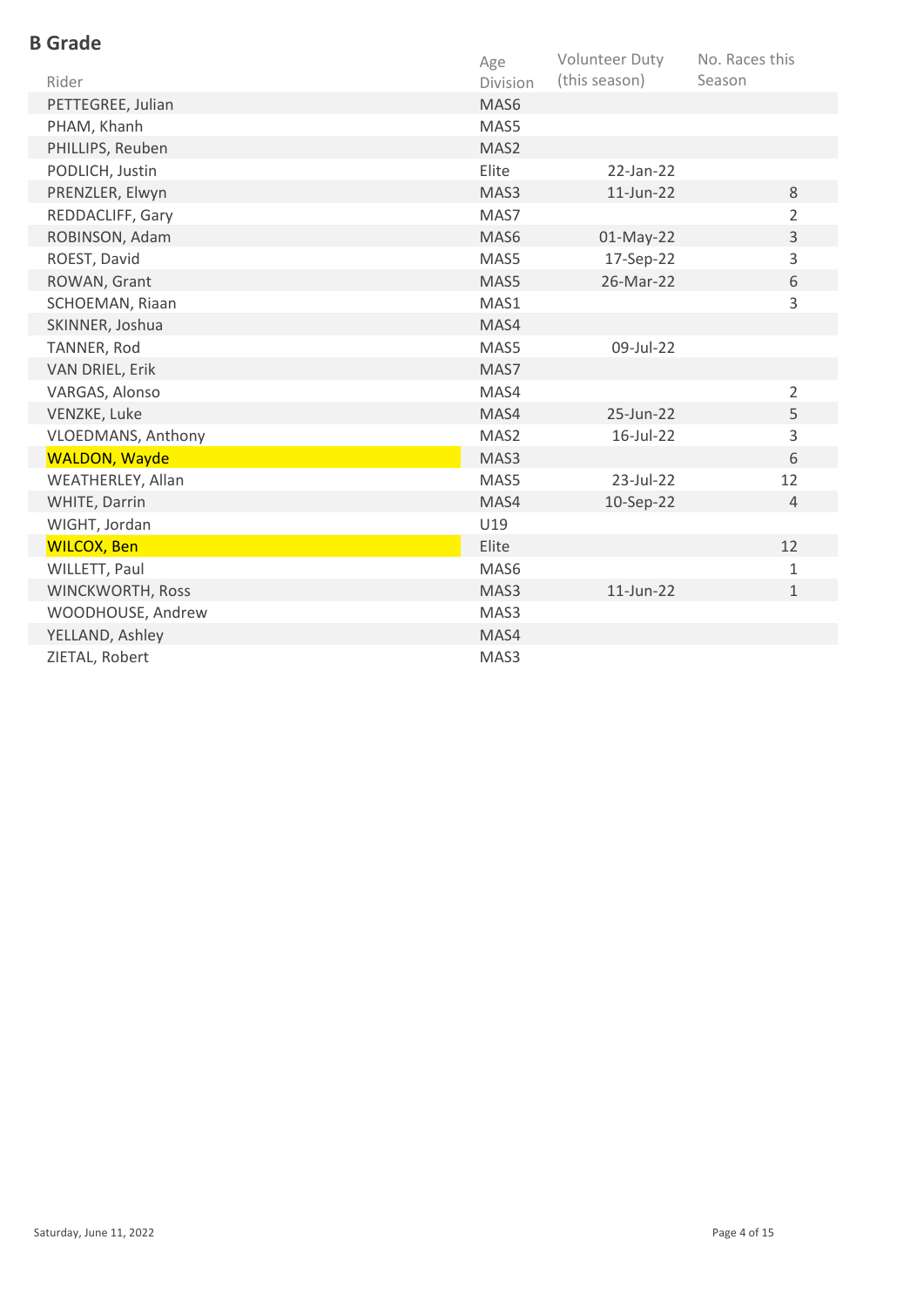| <b>C</b> Grade            |          |                |                |
|---------------------------|----------|----------------|----------------|
|                           | Age      | Volunteer Duty | No. Races this |
| Rider                     | Division | (this season)  | Season         |
| AICHHOLZER, Stefan        | MAS3     |                |                |
| <b>ATTARD, Tyrone</b>     | MAS3     |                | $\overline{4}$ |
| BARLOW, Kevin             | MAS2     |                |                |
| <b>BARNES, Chris</b>      | MAS3     | 12-Feb-22      | 12             |
| <b>BATCHELOR, Paul</b>    | MAS4     |                | $\overline{4}$ |
| <b>BAUDINO, Gordon</b>    | MAS5     |                | $\overline{7}$ |
| BAXBY, Matthew            | MAS4     |                | $\mathbf{1}$   |
| BORGER, Joe               | MAS3     |                |                |
| CASEY, Tom                | MAS5     |                |                |
| CATLIN, Julie             | MAS5     | 24-Sep-22      | 8              |
| <b>CHANDLER, lan</b>      | MAS9     |                | 5              |
| CHAPMAN, John             | MAS7     | 31-Dec-21      | 11             |
| CHEN, Brendan             | MAS2     |                |                |
| CLARKE, Shannon           | MAS2     | 05-Mar-22      | 11             |
| CORNISH, Scott            | MAS6     | 19-Feb-22      | 7              |
| COWAN, Grant              | MAS3     |                | $\overline{2}$ |
| CUSWORTH, Marshall        | MAS8     |                |                |
| DAVIS, Amelia             | MAS1     |                |                |
| DAWSON, Grant             | MAS3     |                | $\mathsf{3}$   |
| DECKERS, Saskia           | MAS3     | 31-Dec-21      | $\overline{9}$ |
| DOMINICE, Maya            | MAS2     | 23-Jul-22      | 10             |
| <b>FINDLAY, Quinn</b>     | U19      |                | 6              |
| FORBES, Warren            | MAS4     | 26-Feb-22      | 18             |
| <b>GERAGHTY, Darren</b>   | MAS2     |                |                |
| GIBBS, Craig              | MAS2     | 04-Jun-22      | $\mathsf{3}$   |
| GRANT, Darren             | MAS6     |                | $\mathbf{1}$   |
| GREER, Maxwell            | MAS7     |                |                |
| HALLEY, Russ              | MAS4     |                | $\mathsf{3}$   |
| HANBURY, Emily            | MAS4     | 19-Mar-22      | 4              |
| HARDIE, Nigel             | MAS5     |                |                |
| HEEREMANS, Olaf           | MAS6     | 07-May-22      | 10             |
| IZZARD, Kephren           | MAS3     |                |                |
| <b>JACOBS, Kurt</b>       | MAS3     |                | 5              |
| JAMES, Rhys               |          |                | $\mathbf{1}$   |
| JENSEN, Scott             | MAS4     | 06-Aug-22      | 6              |
| JOLLY, Michael            | MAS5     |                |                |
| JONES, Phil               | MAS7     | 31-Dec-21      | 14             |
| KHOO, Anthony             | MAS2     |                |                |
| Lamont, John              | MAS5     | 02-Apr-22      | 2              |
| LARSSON, Alexandra        | U17      | 31-Dec-21      | $\mathbf{1}$   |
| LARSSON, Rory             | U19      | 31-Dec-21      | $\overline{2}$ |
| LEA, April                | Elite    |                |                |
| <b>MADIGAN, Gary</b>      | MAS7     |                | $\overline{7}$ |
| MARTY, Chris              | MAS6     | 29-Jan-22      | 6              |
| MASSON, William           | MAS6     | 22-Jan-22      | 3              |
| MCDEAN, Justin            | MAS5     |                |                |
| MCDONNELL, Eoin           | MAS4     |                |                |
| <b>MCFARLANE, Michael</b> | MAS6     |                | $\overline{4}$ |
| MCINTOSH, Roger           | MAS6     | 31-Dec-21      | 11             |
| MCLENNAN, Mark            | MAS7     | 11-Dec-21      | 17             |
| MCMAHON, Pat              | MAS4     | 29-Jan-22      |                |
| Saturday, June 11, 2022   |          |                | Page 5 of 15   |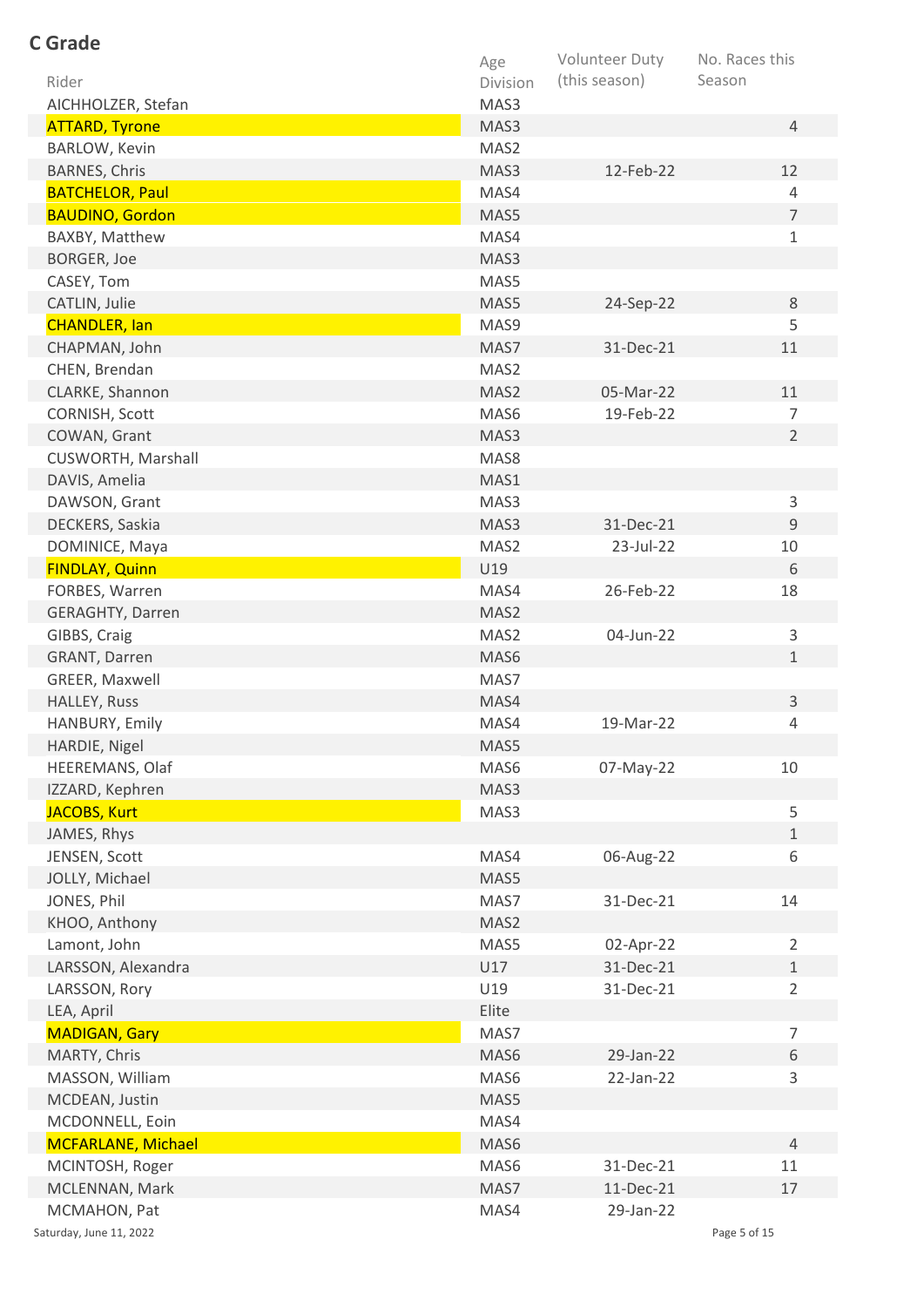| <b>C</b> Grade     |          |                |                |
|--------------------|----------|----------------|----------------|
|                    | Age      | Volunteer Duty | No. Races this |
| Rider              | Division | (this season)  | Season         |
| MCNAMARA, Peter    | MAS3     | 07-May-22      |                |
| MEDWAY, Lachlan    | Elite    |                |                |
| MEW, Darren        | MAS5     |                | $\mathsf{3}$   |
| MOHR, Andrew       | MAS5     | 22-May-22      | 9              |
| MOW, Briana        | U19      |                | $\mathsf{3}$   |
| NAUDE, Pierre      | MAS5     | 28-May-22      | $\mathbf 1$    |
| NENDICK, Simon     | MAS4     | $01$ -Jan-22   | $\overline{2}$ |
| NGUYEN, Andrew     | MAS1     | 22-May-22      | 12             |
| NILSEN, Ceran      | MAS2     | 31-Dec-21      |                |
| NORMAN, Matthew    | MAS6     |                | 3              |
| PARKS, Jason       | MAS5     |                | $\mathbf{1}$   |
| PEARSON, John      | MAS6     | 17-Sep-22      | 14             |
| PERKINS, Luke      | MAS2     |                | $\mathbf{1}$   |
| PISCITELLI, Clem   | MAS4     | 01-Dec-22      | 5              |
| PROFFIT, Shannon   | MAS2     |                |                |
| RASKER, Kim        | MAS1     | $01$ -May-22   | 13             |
| RINAUDO, Nick      | MAS3     | 19-Mar-22      | 6              |
| ROBERTS, Leah      | MAS5     | 04-Dec-21      | 3              |
| ROBINSON, Jim      | MAS5     |                |                |
| ROBINSON, Neil     | MAS3     |                |                |
| SCHIMMING, Nicolas | Elite    |                | $\overline{2}$ |
| SCULLY, Michael    | MAS5     | 28-May-22      | 5              |
| SINCLAIR, Norm     | MAS6     | 22-May-22      | 5              |
| SMITH, Braedon     | MAS1     | 16-Jul-22      | 3              |
| SMITH, David       | MAS3     | 27-Aug-22      | 5              |
| STANSFIELD, Bryson | MAS5     |                | $\overline{2}$ |
| STEIN, Damien      | MAS4     | $22$ -Jan-22   | $\overline{2}$ |
| STICKLEY, Owen     | MAS2     | 25-Jun-22      | 14             |
| TARRANT, Mark      | MAS6     | 28-May-22      | 3              |
| TSEN, Ren han      | U17      | 11-Jun-22      | 17             |
| UPTON, michael     | MAS5     | 23-Jul-22      | $\overline{7}$ |
| VOSTEN, Jack       | Elite    | 27-Aug-22      | 5              |
| WALTERS, Jason     | MAS5     | 06-Aug-22      | $\overline{2}$ |
| WALTERS, Sam       | Elite    | 27-Aug-22      | $\overline{4}$ |
| WALTERS, Lachlan   | U15      |                | $\overline{3}$ |
| WEIS, Gary         | MAS5     | 12-Feb-22      |                |
| WHALLEY, Dean      | MAS4     | 02-Apr-22      | 6              |
| WHITAKER, Jarryd   | Elite    | 27-Aug-22      | 5              |
| WILKINSON, Cole    | MAS2     | 06-Aug-22      | 3              |
| WILLIAMS, Dean     | MAS4     | 31-Dec-21      | 11             |
| WILSON, Zach       | Elite    |                | $\overline{2}$ |
| WISSLER, Craig     | MAS5     | 07-May-22      | 13             |
| WRIGHT, Nick       | MAS8     | 11-Dec-21      | $\overline{2}$ |
| YOUNG, Michael     | MAS6     |                | 3              |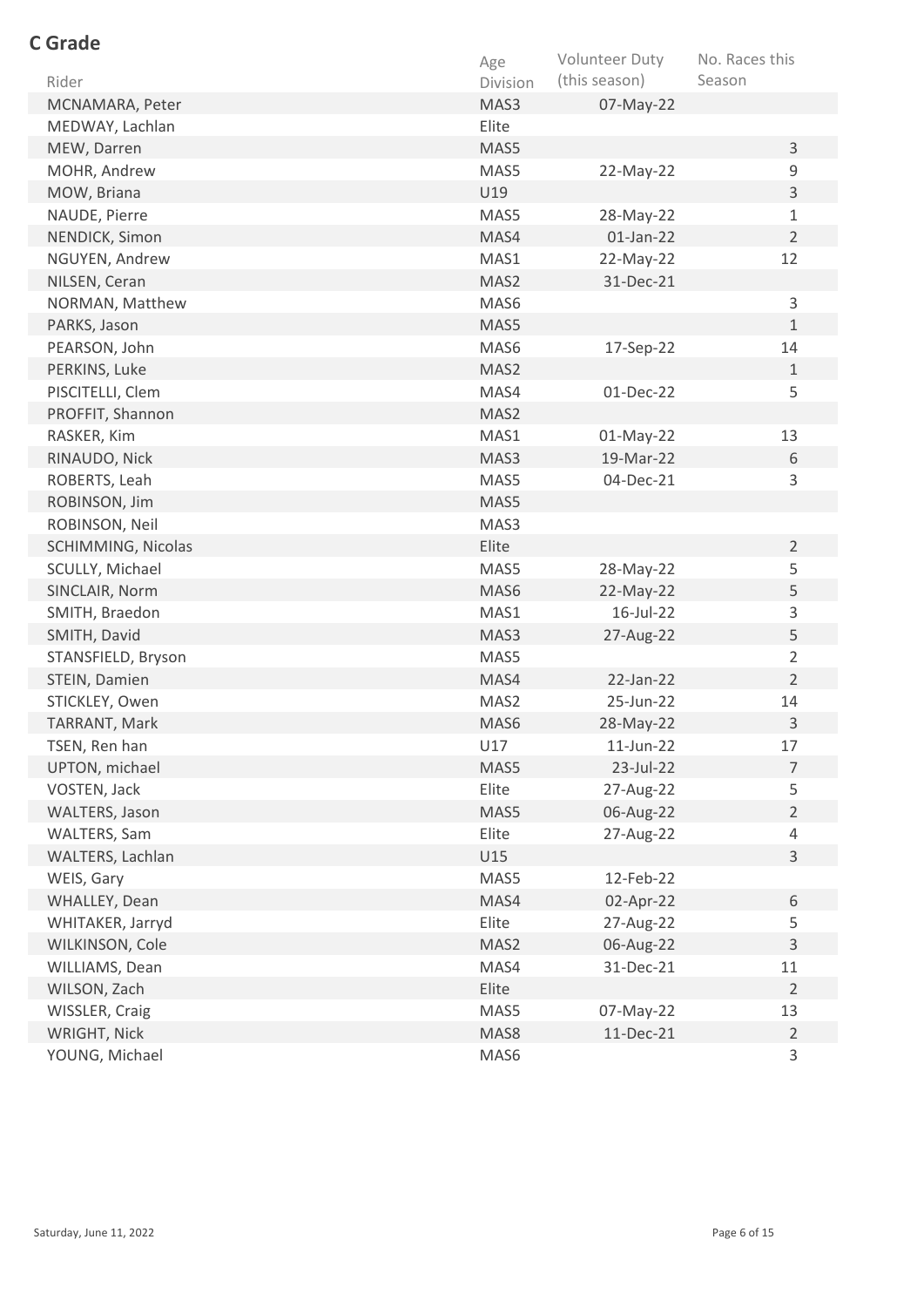| <b>D</b> Grade           |          |                |                |
|--------------------------|----------|----------------|----------------|
|                          | Age      | Volunteer Duty | No. Races this |
| Rider                    | Division | (this season)  | Season         |
| ALLONBY, Peter           | MAS8     | 26-Mar-22      | 13             |
| ANDRES, Franz            | MAS8     |                |                |
| BARBOUR, Hugh            | MAS5     | 31-Dec-21      | $\mathbf{1}$   |
| <b>BARKLE, Carly</b>     | MAS3     | 20-Aug-22      | 8              |
| BEAMES, Sarah            | MAS5     | $01$ -May-22   | $\overline{4}$ |
| <b>BLEUMINK, Jamie</b>   | MAS1     |                | $\mathbf{1}$   |
| BRAATVEDT, Sheridan      | MAS1     |                |                |
| <b>BULLEN, Nicholas</b>  | MAS3     |                |                |
| CHAMBERLAIN, Lance       | MAS4     | 19-Mar-22      | $\overline{2}$ |
| CLARK, Nick              | MAS4     |                | $\mathbf{1}$   |
| COCKSEDGE, Terry         | MAS9     |                | $\overline{2}$ |
| COLE, Katherine          | MAS3     | 20-Aug-22      | 10             |
| COLLINS, Jim             | MAS8     | 31-Dec-21      |                |
| EDWARDS, Michael         | MAS5     | 09-Jul-22      | 4              |
| EGAN, Margaret           | MAS5     | 07-May-22      | 5              |
| <b>EVERDEN, James</b>    | MAS5     |                |                |
| FARRINGTON, Paul         | MAS7     | 31-Dec-21      | 8              |
| FLESSER, Kim             | MAS8     | 31-Dec-21      | 20             |
| FRASER, Terry            | MAS8     |                |                |
| FROGGATT, Richard        | MAS3     | 25-Jun-22      | $\overline{4}$ |
| FROST, Michael           | MAS7     | $01$ -Jan-22   | $\overline{7}$ |
| FYSON, Hugh              | MAS9     | $01$ -May-22   | $\overline{2}$ |
| GOOSTREY, Anthony Austin | MAS8     |                | $\mathbf{1}$   |
| GUMBLEY, Peter           | MAS9     |                | $\mathbf{1}$   |
| HARRISON, Adam           | MAS5     | 31-Dec-21      | $\overline{2}$ |
| HAYES, Mark              | MAS2     |                |                |
| HENCLEWSKI, David        | MAS5     | 25-Jun-22      | 5              |
| HORT, Clinton            | MAS4     |                |                |
| HOWKINS, Colin           | MAS10    | 19-Feb-22      | 3              |
| HUGHES, Mhari            | MAS3     | 17-Sep-22      | $\overline{4}$ |
| HUGHES, Joseph           | MAS6     | 31-Dec-21      | 12             |
| JEFFRIES, Chris          | MAS7     | 09-Apr-22      | 9              |
| JORDAN, Michael          | MAS4     |                |                |
| JOUBERT, Francois        | MAS5     |                |                |
| KAYS, Paul               | MAS6     | 05-Feb-22      | $\mathsf{3}$   |
| KENNEDY, Jason           | MAS5     | 01-May-22      | 6              |
| <b>KERR, Stuart</b>      | MAS5     | 09-Apr-22      | $\overline{7}$ |
| KERSLEY, Kristine        | MAS5     | 31-Dec-21      | $\mathbf{1}$   |
| <b>KESSELS, Colin</b>    | MAS5     |                | 6              |
| KOBEZ, Paul              | MAS6     | 09-Apr-22      |                |
| LANGE, Paul              | MAS7     | 29-Jan-22      | 4              |
| LARSSON, Jason           | MAS4     |                |                |
| LEECH, Kirstin           | MAS5     |                | 3              |
| LOWRY, Aden              | U17      |                | $\overline{4}$ |
| LOYDEN, Jim              | MAS11    |                |                |
| LUBBERS, Rene            | MAS8     | 31-Dec-21      | $\mathbf{1}$   |
| MADIGAN, John            | MAS8     | 31-Dec-21      | $\mathbf{1}$   |
| MCCORMICK, Stuart        | MAS2     |                | $\mathbf{1}$   |
| MCDONNELL, Jaxon         | U15      |                | 4              |
| <b>MOON, Geoff</b>       | MAS7     |                | 6              |
| MORAN, Richard           | MAS5     | 12-Feb-22      |                |
| Saturday, June 11, 2022  |          |                | Page 7 of 15   |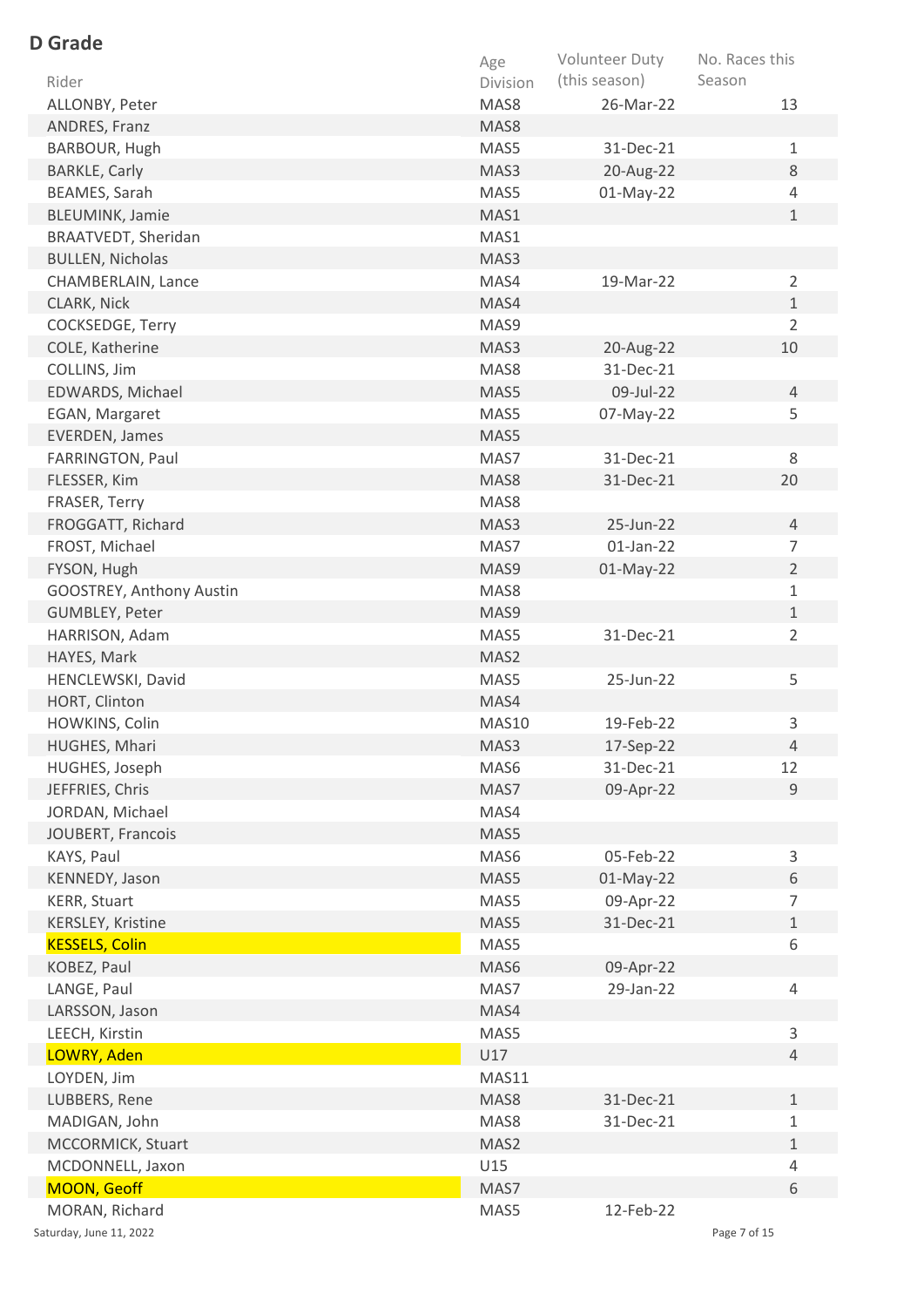| <b>D</b> Grade                 |                  |                                 |                                |
|--------------------------------|------------------|---------------------------------|--------------------------------|
| Rider                          | Age              | Volunteer Duty<br>(this season) | No. Races this<br>Season       |
|                                | Division<br>MAS8 |                                 | 18                             |
| MORRISON, Stuart               | U19              | 09-Apr-22                       |                                |
| MUNRO, Matthew<br>MURDOCH, Ian | MAS8             |                                 | $\mathbf{1}$                   |
|                                | MAS3             |                                 |                                |
| NISBET-SMITH, Thomas           |                  |                                 |                                |
| PARSONS, Terry                 | MAS4             |                                 |                                |
| PATTERSON, Margaret            | MAS4             |                                 | $\mathbf{1}$<br>$\overline{7}$ |
| PEACOCK, Andrew                | MAS5             | 28-May-22                       |                                |
| PETELSKI, Oskar                | U19              |                                 |                                |
| POTTS, Darren                  | MAS5             | 25-Jun-22                       | 6                              |
| PRESTON, Les                   | <b>MAS10</b>     |                                 | $\mathbf{1}$                   |
| PUIE, Arthur                   | MAS9             | 22-May-22                       | 6                              |
| RAFTER, Tannae                 | Elite            | 04-Jun-22                       | 12                             |
| REIBELT, Steven                | MAS6             |                                 |                                |
| REX, Katja                     | MAS2             | 16-Jul-22                       | 3                              |
| <b>RICHARDSON, Brett</b>       | MAS7             |                                 | $\overline{7}$                 |
| ROGERS, Nicholas               | MAS7             | 24-Sep-22                       | $\overline{2}$                 |
| ROTHLISBERGER, Thomas          | MAS8             | 28-May-22                       | $1\,$                          |
| ROWAN, Juliana                 | MAS2             | 26-Mar-22                       | 5                              |
| RUBIE, Elisabeth               | MAS5             | 04-Jun-22                       | $\overline{4}$                 |
| <b>SCHOEMAKER, Steve</b>       | MAS5             | 05-Feb-22                       | $\overline{2}$                 |
| SEERY, Kelly                   | MAS5             | $11$ -Jun-22                    | 9                              |
| SMART, Matthew                 | MAS6             | 31-Dec-21                       | 11                             |
| SMITH, Scott                   | MAS8             |                                 |                                |
| SMITH, Michael                 | MAS5             |                                 | $\overline{2}$                 |
| SMITH, Jamie                   |                  |                                 |                                |
| SUTTON-DAVIES, Patricia        | MAS6             | 31-Dec-21                       | 4                              |
| SVANBERG, Ric                  | MAS8             | $01$ -Jan-22                    | 10                             |
| THOMAS, Lee                    | MAS5             |                                 |                                |
| THOMPSON, Robert               | MAS7             | 02-Apr-22                       | 5                              |
| <b>TURNBULL, Michael</b>       | MAS4             |                                 | 16                             |
| <b>TURNER, Daniel</b>          | MAS2             |                                 | $\overline{7}$                 |
| WILSON, Wayne                  | MAS8             | 31-Dec-21                       | 9                              |
| WOODHOUSE, John                | MAS9             |                                 |                                |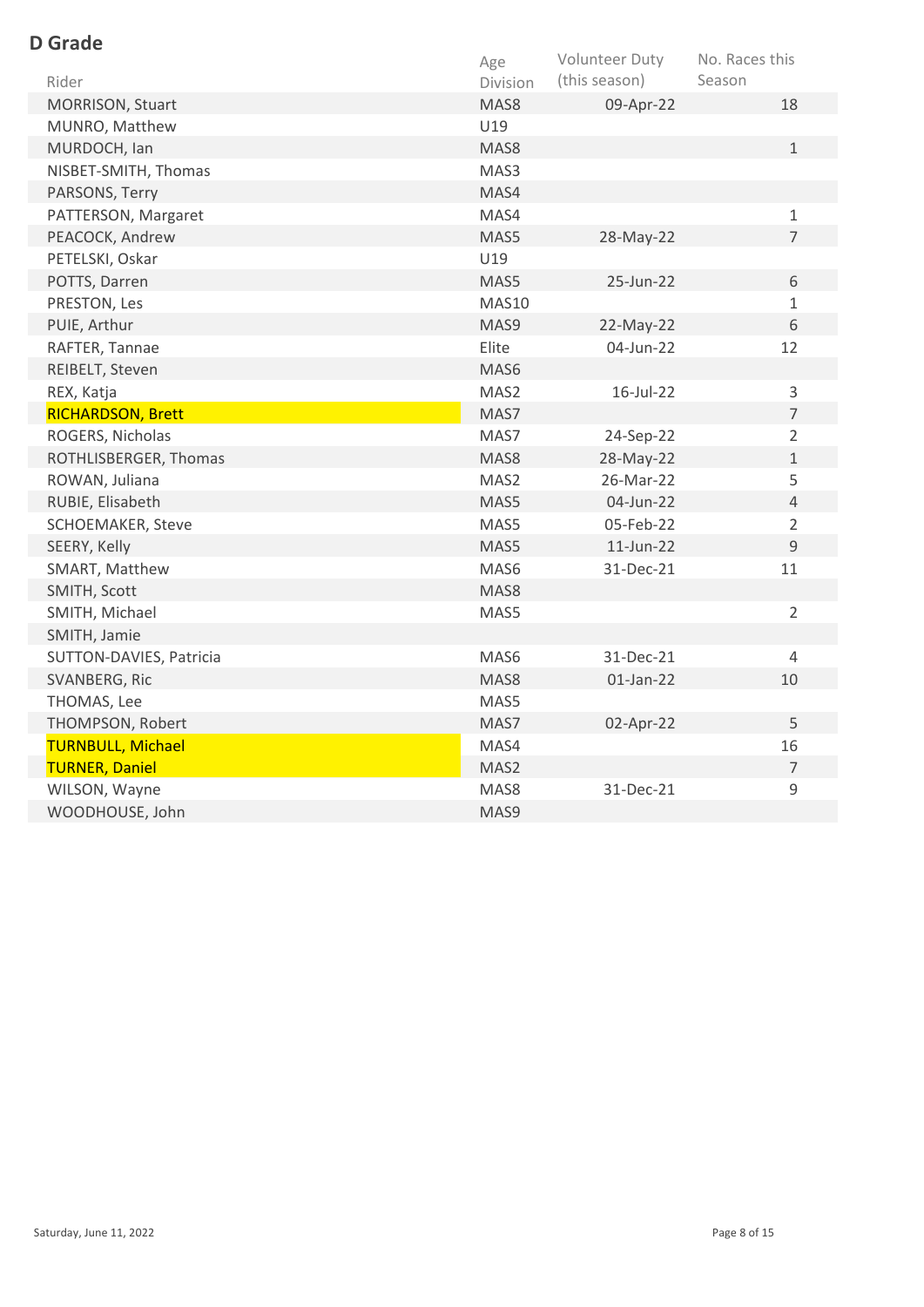| <b>E</b> Grade        |                  |                |                |
|-----------------------|------------------|----------------|----------------|
|                       | Age              | Volunteer Duty | No. Races this |
| Rider                 | <b>Division</b>  | (this season)  | Season         |
| ALCORN, Gary          | MAS11            | 31-Dec-21      |                |
| ALEXANDER, Andrea     | MAS7             | 31-Dec-21      | 5              |
| BYFIELD, Ash          | MAS1             |                | 1              |
| CHAMBERLAIN, Joanne   | MAS4             |                | $\mathbf{1}$   |
| DIAZ ABELLAN, Laura   | MAS3             |                |                |
| EASON, Jenni          | MAS <sub>8</sub> | 31-Dec-21      | 3              |
| FINCH, Brianna        | U19              |                |                |
| GOODSIR, Vanessa      | MAS5             |                |                |
| MUNDY, Amanda         | MAS3             |                | $\mathbf{1}$   |
| MUSAT, Ana            | MAS2             |                |                |
| PETTIT, Anthony       | MAS10            |                |                |
| PRENDERGAST, Geoffrey | MAS <sub>9</sub> |                | $\mathbf{1}$   |
| SASSO, Kim            | MAS7             |                |                |
| SPENCER, Cassandra    | MAS3             |                | $\mathbf{1}$   |
| SPINDA, Kitta         | MAS2             |                |                |
| TALMAN, Louise        | MAS4             |                |                |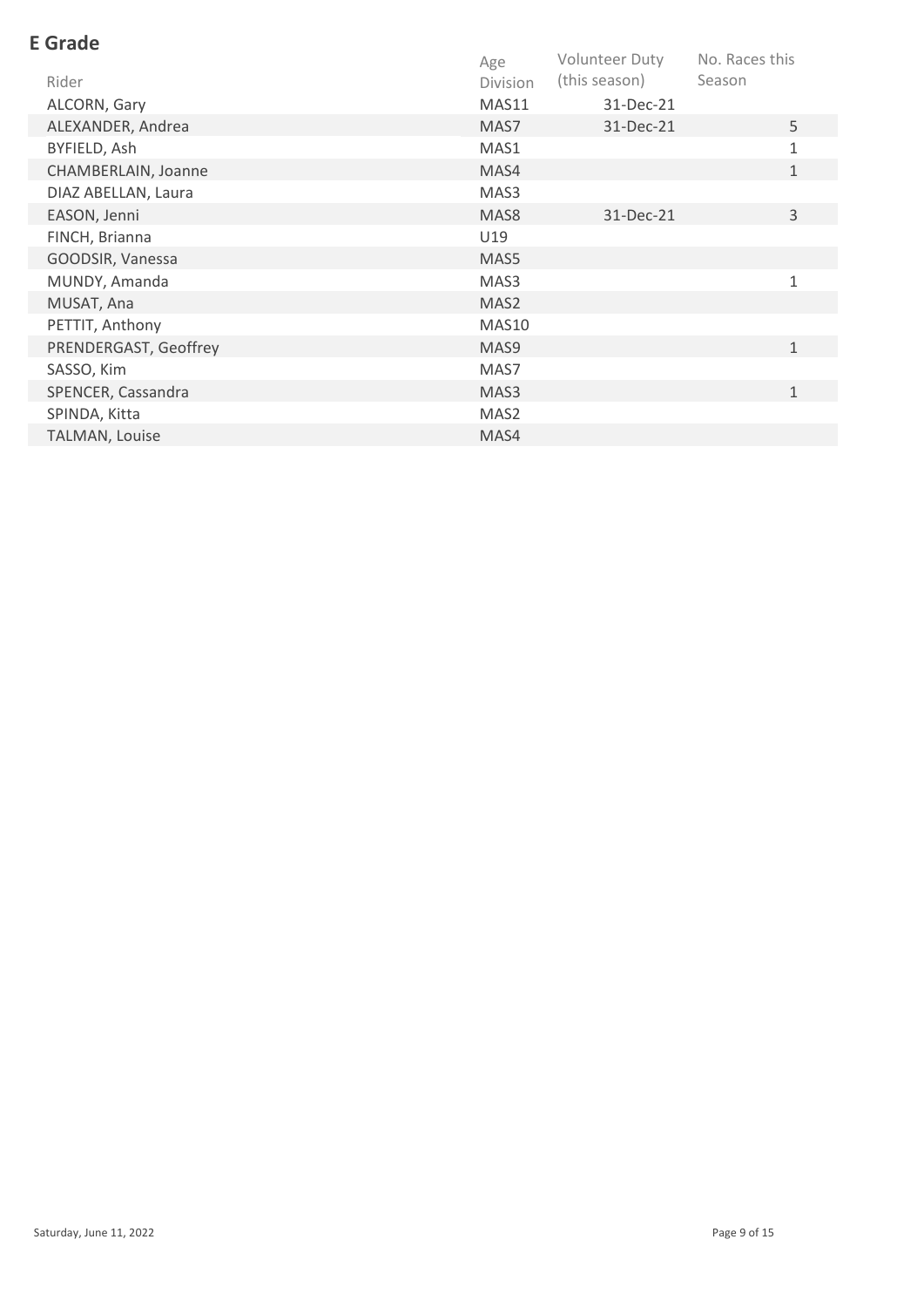| <b>F</b> Grade     |                   |                       |                |
|--------------------|-------------------|-----------------------|----------------|
|                    | Age               | <b>Volunteer Duty</b> | No. Races this |
| Rider              | Division          | (this season)         | Season         |
| BOWER, Roger       | MAS11             | 31-Dec-21             | 5              |
| KENDRICK, Lynda    | MAS <sub>9</sub>  | 06-Aug-22             | 3              |
| MCDONALD, Peter    | MAS10             | 31-Dec-21             |                |
| MCINTYRE, Robert   | MAS11             | 31-Dec-21             | 10             |
| WILKINSON, Michael | MAS8              |                       |                |
| WILKINSON, Mick    | MAS <sub>13</sub> | 31-Dec-21             | 8              |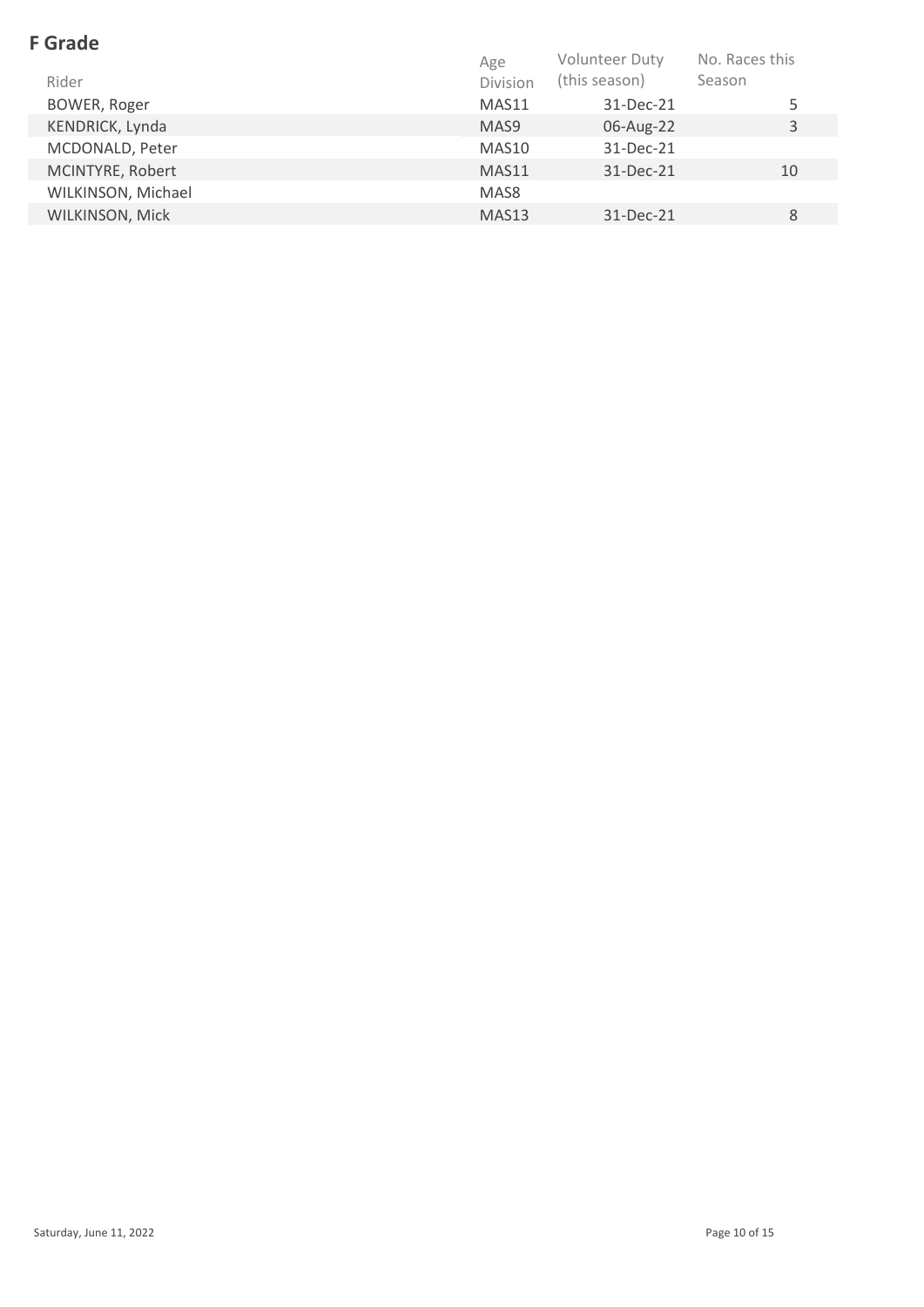#### **Juniors B**

|                        | Age      | Volunteer Duty | No. Races this |  |
|------------------------|----------|----------------|----------------|--|
| Rider                  | Division | (this season)  | Season         |  |
| <b>BROWNHILL, Rhys</b> | U15      |                |                |  |
| BRYAN, Samuel          | U15      |                |                |  |
| CHAMBERLAIN, Lachlan   | U15      |                | 3              |  |
| DOWLING, Harrison      | U13      |                | 5              |  |
| FARKAS, Isabella       | U17      |                |                |  |
| MCDONNELL, Kody        | U13      |                |                |  |
| OOST, Riley            | U15      |                |                |  |
| Pender, Rio            | U13      |                |                |  |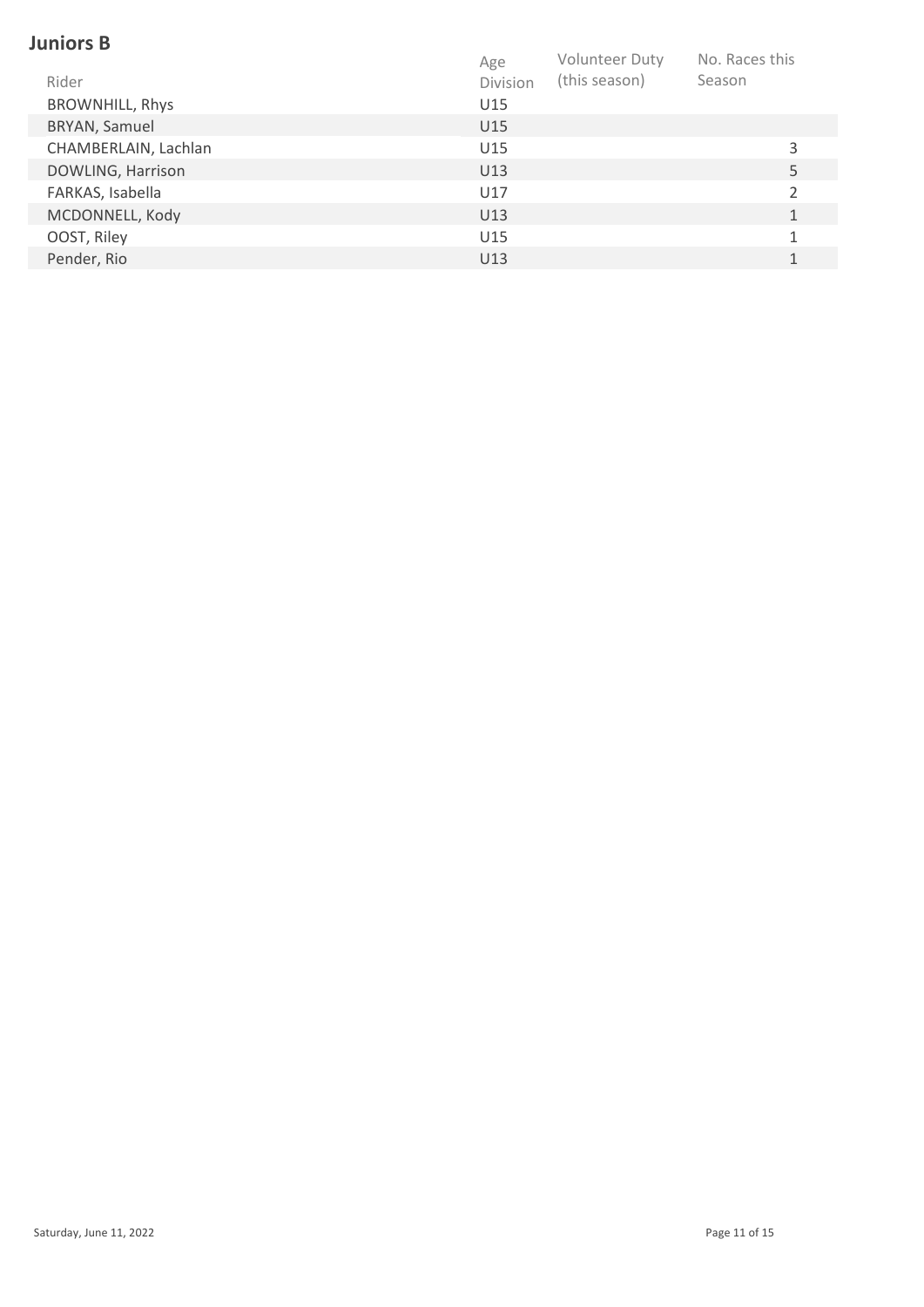## **Juniors C**

|                     | Age      | <b>Volunteer Duty</b> | No. Races this |  |
|---------------------|----------|-----------------------|----------------|--|
| Rider               | Division | (this season)         | Season         |  |
| DOWLING, Georgia    | U11      |                       | 5              |  |
| Harris, Lincoln     |          |                       |                |  |
| JOHNSON, Henry      | U13      |                       |                |  |
| LIU, Alvin          | U11      |                       | 6              |  |
| MAUME-MUNOZ, Noah   | U13      |                       | $\overline{2}$ |  |
| PHILLIPS, Bella     | U13      |                       |                |  |
| POZZEBON, Luca      | U11      |                       | 4              |  |
| TSEN, Ren wei       | U13      |                       | $\mathbf{1}$   |  |
| TULLY, Levi         |          |                       |                |  |
| WALTERS, Hannah     |          | $01$ -Jan-22          | $\mathbf 1$    |  |
| WARREN, Lucy        | U11      |                       |                |  |
| WOODHOUSE, Alastair | U11      |                       |                |  |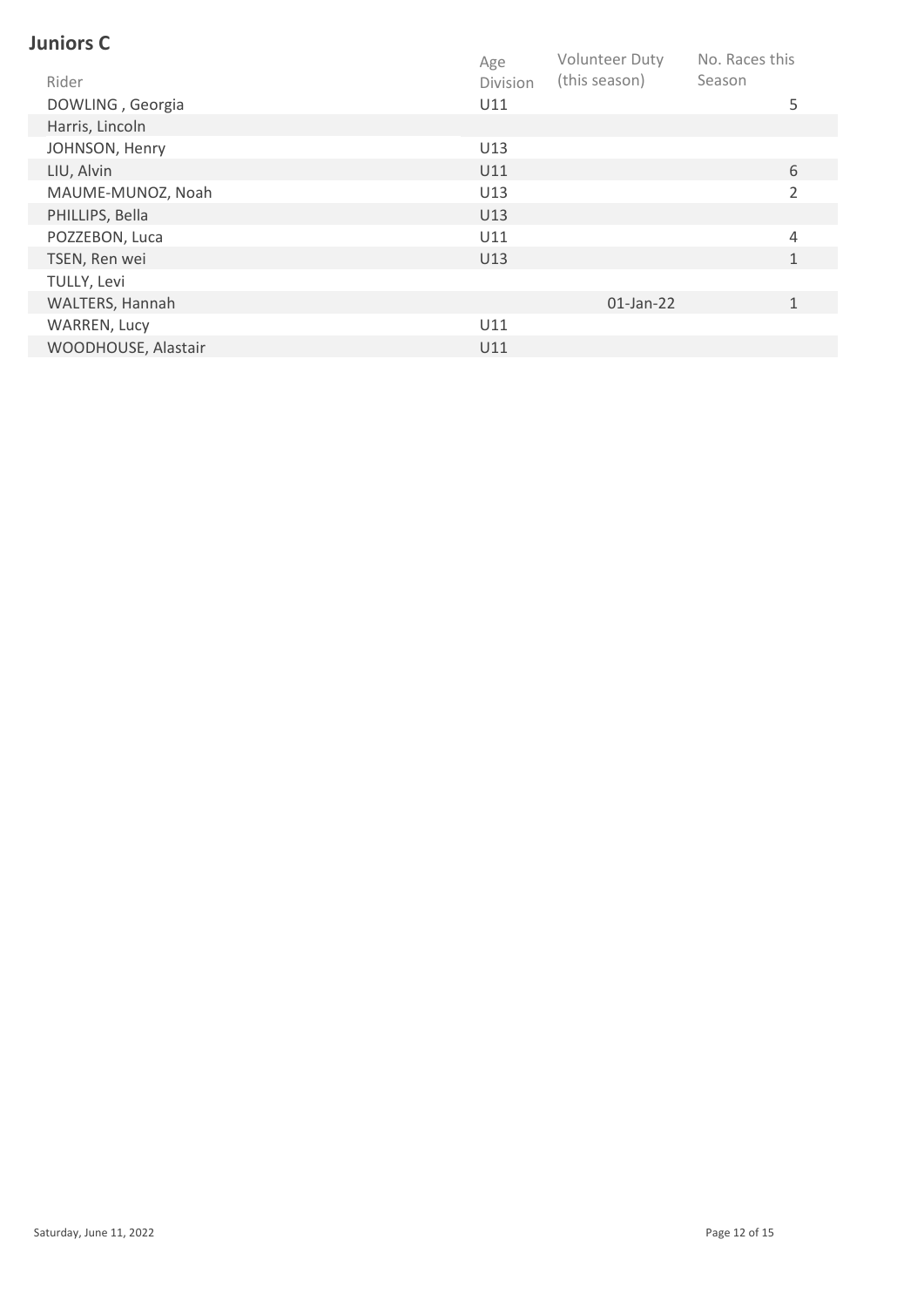#### **Ungraded please see Handicapper**

Rider COWIE, Hamish

| Age      | <b>Volunteer Duty</b> | No. Races this |
|----------|-----------------------|----------------|
| Division | (this season)         | Season         |
| U13      |                       |                |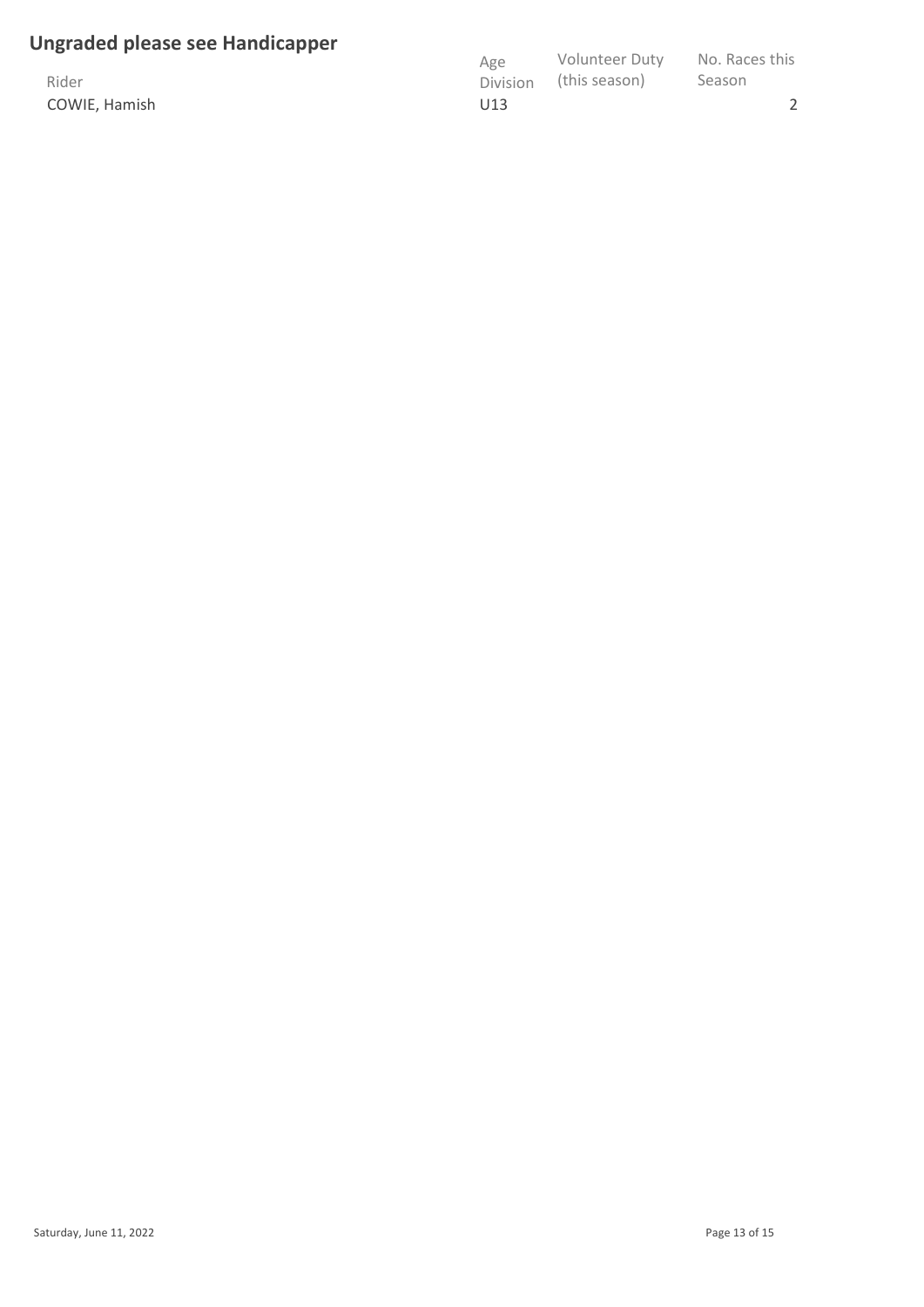#### **Ungraded please see Handicappers**

Rider ZIETARA, Andrew

| Age             | <b>Volunteer Duty</b> | No. Races this |
|-----------------|-----------------------|----------------|
| <b>Division</b> | (this season)         | Season         |
| MAS5            |                       |                |